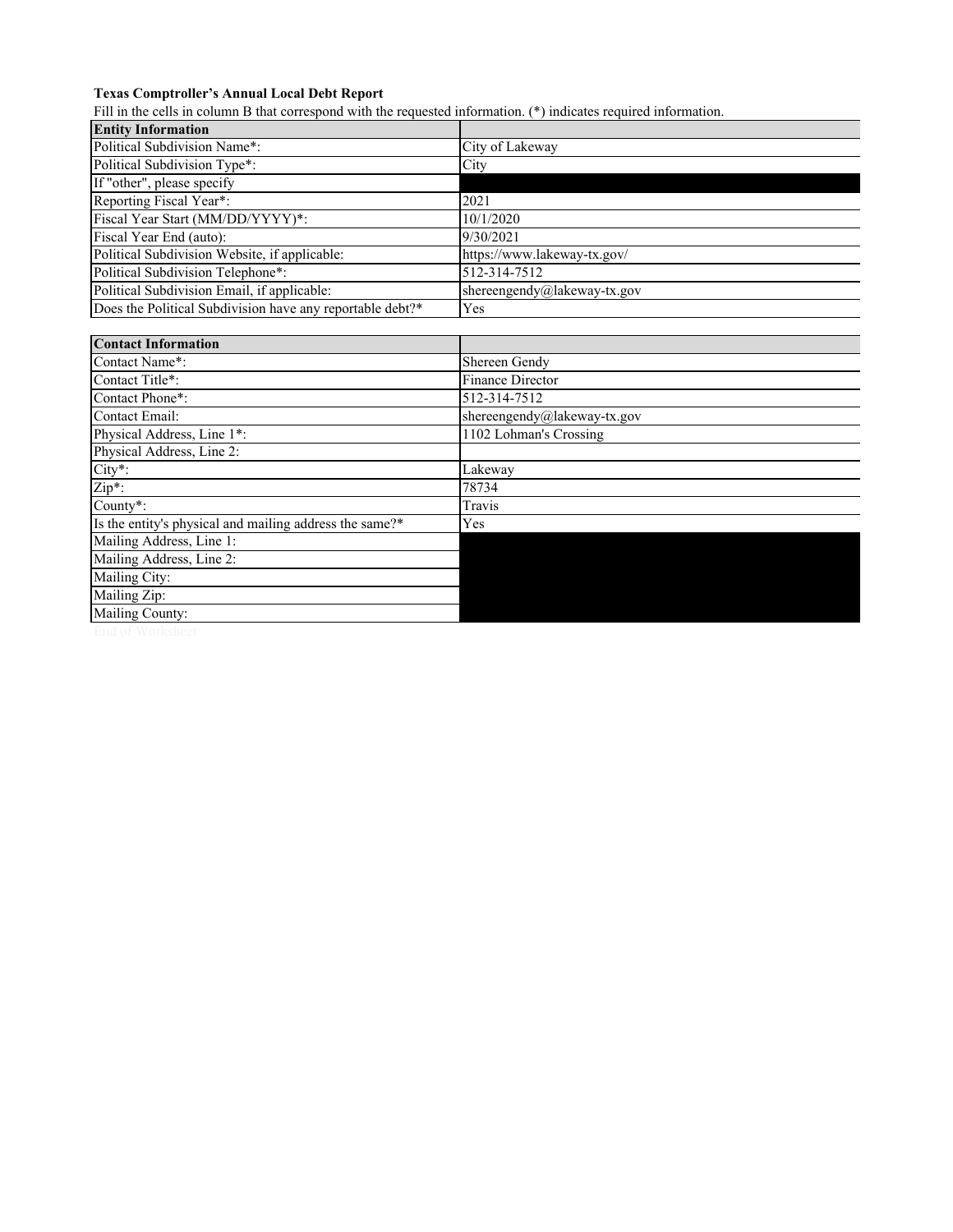## **Texas Comptroller's Annual Local Debt Report Entity Information (Auto)**

| телая соннитонег я ганицагылсагы кенчит |                 |  |  |  |  |
|-----------------------------------------|-----------------|--|--|--|--|
| <b>Entity Information (Auto)</b>        |                 |  |  |  |  |
| Political Subdivision Name:             | City of Lakeway |  |  |  |  |
| Reporting Fiscal Year:                  | 2021            |  |  |  |  |

Directions: Beginning with the row immediately below the column headings, list each of the political subdivision's individual debt obligations along with the information for each obligation. Every column except B, Q, R and

| iuuai Debt Ol<br>Outstanding debt obligation* | If debt is conduit or<br>component debt, enter related Principal issued*<br>entity name: |                                                | Principal outstanding*           | Combined principal and interest<br>Combined principal and interest<br>required to pay each outstanding $\begin{bmatrix} \text{Final maturity} \\ \text{date*} \end{bmatrix}$<br>debt obligation on time and in<br>full* | (MM/DD/YYYY) | Is the debt secured in<br>any way by ad valorem<br>taxes?* | received*              | <b>Total proceeds</b>  | Proceeds spent*   |                          | Proceeds<br>spent* | Official stated purpose for which<br>the debt obligation was<br>authorized*           | s the debt obligation<br>ated by any nationally<br>recognized credit rating<br>rganization?* | Moody's | <b>Optional: Comments or</b><br>additional information per<br>individual debt obligation |
|-----------------------------------------------|------------------------------------------------------------------------------------------|------------------------------------------------|----------------------------------|-------------------------------------------------------------------------------------------------------------------------------------------------------------------------------------------------------------------------|--------------|------------------------------------------------------------|------------------------|------------------------|-------------------|--------------------------|--------------------|---------------------------------------------------------------------------------------|----------------------------------------------------------------------------------------------|---------|------------------------------------------------------------------------------------------|
| 2012 General Obligation Refunding Bonds       | NA                                                                                       | 3,600,000 S<br>s.                              | 1,710,000                        | 1,782,072 2/1/2025                                                                                                                                                                                                      |              | Yes                                                        | <sup>S</sup>           | $\epsilon$             | $\vert$ s         | $ \vert$ S               |                    | Refund Series 2004 - New City<br>Hall, Public Works Facility and<br>emodel for Police |                                                                                              |         | Private Placement                                                                        |
| 2013 General Obligation Refunding Bonds       | $_{\rm NA}$                                                                              | $\mathsf{s}$<br>4,300,000 S                    | 3,165,000                        | 3,570,704 2/1/2028                                                                                                                                                                                                      |              | Yes                                                        | S.                     | 4,420,364              | -S                | 4,399,522 S              | 20,842             | Construction and Improvements to<br>Iintrock Road                                     | Yes                                                                                          | Aal     |                                                                                          |
| 2015 General Obligation Refunding Bonds       | $_{\rm NA}$                                                                              | $\hat{\mathbf{x}}$<br>3,765,000                | 2,860,000                        | 3,194,666                                                                                                                                                                                                               | 2/1/2030     | Yes                                                        |                        | 3,725,899              | 3,692,124         |                          | 33,776             | and Purchase for Recreational<br>urposes                                              |                                                                                              |         | Private Placement                                                                        |
| 2017 General Obligation Refunding Bonds       | NA                                                                                       | $\mathsf{s}$<br>22,715,000 S                   | 21,340,000                       | 29,815,544 2/1/2042                                                                                                                                                                                                     |              | Yes                                                        |                        | 23,076,090             | 22,644,051<br>-S. |                          | 432,039            | ublic Safety - Construction of the<br>New Police Department                           | Yes                                                                                          | Aa1     |                                                                                          |
|                                               |                                                                                          | s<br>S<br>$-$ S                                | - I S                            | $\sim$                                                                                                                                                                                                                  |              |                                                            |                        | - IS<br>$ \vert$ s     |                   | $-$ IS<br>$  S $         |                    |                                                                                       |                                                                                              |         |                                                                                          |
|                                               |                                                                                          | s                                              |                                  |                                                                                                                                                                                                                         |              |                                                            |                        | $-$ S                  |                   | $-$ S                    |                    |                                                                                       |                                                                                              |         |                                                                                          |
|                                               |                                                                                          | l s<br>$-$ S                                   | $-1S$                            | $\sim$                                                                                                                                                                                                                  |              |                                                            |                        | $-1s$                  |                   | $ \vert$ S               |                    |                                                                                       |                                                                                              |         |                                                                                          |
|                                               |                                                                                          | $\mathbf{s}$                                   | $-$ S<br>- I s                   | $\sim$                                                                                                                                                                                                                  |              |                                                            |                        | $-$ s                  |                   | $-1s$                    |                    |                                                                                       |                                                                                              |         |                                                                                          |
|                                               |                                                                                          | $\mathsf{S}$<br>$-$ S<br><sub>S</sub><br>$-$ S |                                  | - I s<br>$\sim$<br>$-$ S<br>$\sim$                                                                                                                                                                                      |              |                                                            | <sup>s</sup>           | $-$ S<br>$-$ S         |                   | $-5$<br>$ \vert$ S       |                    |                                                                                       |                                                                                              |         |                                                                                          |
|                                               |                                                                                          | $\sqrt{s}$<br>$-$ S                            | $-1S$                            | $\sim$                                                                                                                                                                                                                  |              |                                                            | <sup>s</sup>           | $-$ S                  |                   | $-$ S                    |                    |                                                                                       |                                                                                              |         |                                                                                          |
|                                               |                                                                                          | $-$ S<br>l S                                   | $-1S$                            | $\sim$                                                                                                                                                                                                                  |              |                                                            | l S.                   | $ s$                   |                   | $-5$                     | $\sim$             |                                                                                       |                                                                                              |         |                                                                                          |
|                                               |                                                                                          | S<br>$-$ S                                     |                                  | $\sim$                                                                                                                                                                                                                  |              |                                                            |                        | $-$ s                  |                   | $-$ S                    |                    |                                                                                       |                                                                                              |         |                                                                                          |
|                                               |                                                                                          | l \$<br>$-$ S<br>Τs<br>$-$ S                   | $-1S$                            | $\sim$<br>$\sim$                                                                                                                                                                                                        |              |                                                            | $\epsilon$             | $ s$<br>$-$ s          |                   | $-$ S<br>$-5$            |                    |                                                                                       |                                                                                              |         |                                                                                          |
|                                               |                                                                                          | s.                                             | $-$ S                            | - I S<br>$\sim$                                                                                                                                                                                                         |              |                                                            |                        | $-1s$                  |                   | $-$ s                    |                    |                                                                                       |                                                                                              |         |                                                                                          |
|                                               |                                                                                          | $\sqrt{s}$<br>$-$ S                            |                                  | - Is<br>$\sim$                                                                                                                                                                                                          |              |                                                            | $\mathbf{s}$           | $-$ S                  |                   | $-5$                     |                    |                                                                                       |                                                                                              |         |                                                                                          |
|                                               |                                                                                          | <sup>S</sup>                                   | - I S                            | $\overline{\phantom{a}}$<br>$\sim$                                                                                                                                                                                      |              |                                                            |                        | $-$ S                  |                   | $-1s$                    |                    |                                                                                       |                                                                                              |         |                                                                                          |
|                                               |                                                                                          | $\sim$<br>$-$ S                                | $-$ S<br>$-1s$                   | $\sim$                                                                                                                                                                                                                  |              |                                                            | IS.<br>$\sim$          | $-$ S                  |                   | $-$ S                    |                    |                                                                                       |                                                                                              |         |                                                                                          |
|                                               |                                                                                          | l S<br>$-$ S<br>-S                             | $-$ S                            | $\sim$<br>$\sim$                                                                                                                                                                                                        |              |                                                            |                        | $-$ S<br>$ \vert$ s    |                   | $-$ S<br>$ \vert$ S      |                    |                                                                                       |                                                                                              |         |                                                                                          |
|                                               |                                                                                          | -S<br>$-$ S                                    |                                  | $\sim$                                                                                                                                                                                                                  |              |                                                            |                        | $-$ S                  |                   | $ s$                     |                    |                                                                                       |                                                                                              |         |                                                                                          |
|                                               |                                                                                          | l s<br>$-$ S                                   | $-1S$                            | $\sim$                                                                                                                                                                                                                  |              |                                                            | $\sim$                 | $-1s$                  |                   | $-1s$                    |                    |                                                                                       |                                                                                              |         |                                                                                          |
|                                               |                                                                                          | S<br>-S                                        | $-$ S<br>- I S<br>$-$ S<br>- I S | $\sim$<br>$\sim$                                                                                                                                                                                                        |              |                                                            |                        | $-$ s<br>$-$ S         |                   | $-$ S<br>$-$ S           |                    |                                                                                       |                                                                                              |         |                                                                                          |
|                                               |                                                                                          | l s<br>$-$ S                                   |                                  | $-$ S<br>$\sim$                                                                                                                                                                                                         |              |                                                            | <sup>s</sup>           | $-$ S                  |                   | $ \vert$ S               |                    |                                                                                       |                                                                                              |         |                                                                                          |
|                                               |                                                                                          | $\mathbf{s}$<br>$-$ S                          | $-1S$                            | $\sim$                                                                                                                                                                                                                  |              |                                                            | $\sim$                 | $-$ S                  |                   | $-$ S                    |                    |                                                                                       |                                                                                              |         |                                                                                          |
|                                               |                                                                                          | $-$ S<br><sub>S</sub>                          | $-1S$                            | $\sim$                                                                                                                                                                                                                  |              |                                                            | <sup>s</sup>           | $ \vert$ S             |                   | $-$ S                    |                    |                                                                                       |                                                                                              |         |                                                                                          |
|                                               |                                                                                          | l S<br>$-$ S<br>l s                            |                                  | $\sim$                                                                                                                                                                                                                  |              |                                                            |                        | $-$ S<br>$-$ s         |                   | $  S $                   |                    |                                                                                       |                                                                                              |         |                                                                                          |
|                                               |                                                                                          | $-$ S<br>s                                     | - I S                            | $\sim$<br>$\overline{\phantom{a}}$                                                                                                                                                                                      |              |                                                            |                        | $-1s$                  |                   | $ \vert$ S<br>$  s$      |                    |                                                                                       |                                                                                              |         |                                                                                          |
|                                               |                                                                                          | $-$ s<br>$\overline{\mathbf{s}}$               |                                  | $-$ S<br>$\sim$                                                                                                                                                                                                         |              |                                                            | lс                     | $-$ S                  |                   | $ s$                     |                    |                                                                                       |                                                                                              |         |                                                                                          |
|                                               |                                                                                          | -S                                             | $-$ S                            | - I S<br>$\sim$                                                                                                                                                                                                         |              |                                                            |                        | $-$ S                  |                   | $-1s$                    |                    |                                                                                       |                                                                                              |         |                                                                                          |
|                                               |                                                                                          | s                                              | $-$ S<br>. I s                   | $\sim$<br>$\sim$                                                                                                                                                                                                        |              |                                                            |                        | $-$ S                  |                   | $-5$                     |                    |                                                                                       |                                                                                              |         |                                                                                          |
|                                               |                                                                                          | S.<br>$-$ S<br>l S<br>$-$ S                    | $-$ S<br>$-$ S                   | $\sim$                                                                                                                                                                                                                  |              |                                                            | <sup>s</sup><br>$\sim$ | $-$ S<br>$-$ S         |                   | $-$ S<br>$-$ S           | in 1999.           |                                                                                       |                                                                                              |         |                                                                                          |
|                                               |                                                                                          | -S<br>$-$ S                                    |                                  | $\sim$                                                                                                                                                                                                                  |              |                                                            |                        | $ s$                   |                   | $\overline{\mathcal{S}}$ |                    |                                                                                       |                                                                                              |         |                                                                                          |
|                                               |                                                                                          | l S                                            | $-$ S                            | $\sim$                                                                                                                                                                                                                  |              |                                                            |                        | $ \vert$ s             |                   | $ \vert$ S               |                    |                                                                                       |                                                                                              |         |                                                                                          |
|                                               |                                                                                          | l S<br>$-$ S<br>l s:                           | . I s<br>$-$ S<br>$\sqrt{ }$     |                                                                                                                                                                                                                         |              |                                                            |                        | $ s$<br>$-1s$          |                   | $-$ S<br>$-1s$           |                    |                                                                                       |                                                                                              |         |                                                                                          |
|                                               |                                                                                          | Τs<br>$-$ S                                    |                                  | $\sim$<br>- I S<br>$\sim$                                                                                                                                                                                               |              |                                                            | l s                    | $-$ S                  |                   | $-1s$                    |                    |                                                                                       |                                                                                              |         |                                                                                          |
|                                               |                                                                                          | $\mathsf{S}$                                   | $-$ S                            | $\overline{\mathbf{s}}$                                                                                                                                                                                                 |              |                                                            |                        | $-$ S                  |                   | $-5$                     |                    |                                                                                       |                                                                                              |         |                                                                                          |
|                                               |                                                                                          | s                                              | $-$ S                            |                                                                                                                                                                                                                         |              |                                                            |                        | $-$ S                  |                   | $ \vert$ S               |                    |                                                                                       |                                                                                              |         |                                                                                          |
|                                               |                                                                                          | $\mathbf{s}$<br>$-$ S<br>$-$ S<br>l s          | $-$ S<br>$-1s$                   | $\sim$<br>$\sim$                                                                                                                                                                                                        |              |                                                            |                        | $\sim$ S<br>$ \vert$ S |                   | $-$ S<br>$ \vert$ S      |                    |                                                                                       |                                                                                              |         |                                                                                          |
|                                               |                                                                                          | s<br>$-1s$                                     |                                  | $\sim$                                                                                                                                                                                                                  |              |                                                            |                        | $ \vert$ S             |                   | $-$ S                    |                    |                                                                                       |                                                                                              |         |                                                                                          |
|                                               |                                                                                          | s<br>$-$ S                                     |                                  | $\sim$                                                                                                                                                                                                                  |              |                                                            |                        | $ S$                   |                   | $  s$                    |                    |                                                                                       |                                                                                              |         |                                                                                          |
|                                               |                                                                                          | $-$ S<br>$\mathbf{s}$                          | $-$ S                            | $\sim$                                                                                                                                                                                                                  |              |                                                            |                        | $-$ S                  |                   | $-$ s                    | $\sim$             |                                                                                       |                                                                                              |         |                                                                                          |
|                                               |                                                                                          | $\mathbf{s}$<br>Ιs                             | $-$ S<br>، ا<br>$-$ S<br>. I s   | $\sim$<br>$\sim$                                                                                                                                                                                                        |              |                                                            |                        | $-1s$<br>$-$ S         |                   | $-1s$<br>$-1s$           |                    |                                                                                       |                                                                                              |         |                                                                                          |
|                                               |                                                                                          | S<br>$-$ S                                     |                                  | $-$ S<br>$\sim$                                                                                                                                                                                                         |              |                                                            |                        | $-$ S                  |                   | $ \vert$ S               |                    |                                                                                       |                                                                                              |         |                                                                                          |
|                                               |                                                                                          | S<br>$-$ S                                     | $-1s$                            | $\sim$                                                                                                                                                                                                                  |              |                                                            |                        | $-$ S                  |                   | $-$ S                    |                    |                                                                                       |                                                                                              |         |                                                                                          |
|                                               |                                                                                          | <b>S</b><br>$-1S$                              | $-1S$                            | $\sim$                                                                                                                                                                                                                  |              |                                                            | l S.                   | $ \vert$ S             |                   | $ \vert$ S               |                    |                                                                                       |                                                                                              |         |                                                                                          |
|                                               |                                                                                          | $\sim$<br>$-1S$<br>s                           | . Is                             | $\sim$                                                                                                                                                                                                                  |              |                                                            |                        | $-1s$<br>$-1s$         |                   | $-1s$<br>$  s$           |                    |                                                                                       |                                                                                              |         |                                                                                          |
|                                               |                                                                                          | s                                              | - I S                            | $\sim$<br>$\sim$                                                                                                                                                                                                        |              |                                                            |                        | $ s$                   |                   | $-1S$                    |                    |                                                                                       |                                                                                              |         |                                                                                          |
|                                               |                                                                                          | Τs<br>$-$ S                                    | ، ا ہ                            | $\sim$                                                                                                                                                                                                                  |              |                                                            | l s                    | ार                     |                   | ार                       |                    |                                                                                       |                                                                                              |         |                                                                                          |
|                                               |                                                                                          | s.                                             | $-$ S                            | $\sim$                                                                                                                                                                                                                  |              |                                                            |                        | $-$ S                  |                   | $ \overline{\text{s}}$   |                    |                                                                                       |                                                                                              |         |                                                                                          |
|                                               |                                                                                          | s.<br>s                                        | - I S<br>$-1S$                   | $\sim$<br>۰Is                                                                                                                                                                                                           |              |                                                            |                        | $-$ S<br>$-1s$         |                   | $ \vert$ S<br>$-1s$      |                    |                                                                                       |                                                                                              |         |                                                                                          |
|                                               |                                                                                          |                                                |                                  |                                                                                                                                                                                                                         |              |                                                            |                        |                        |                   |                          |                    |                                                                                       |                                                                                              |         |                                                                                          |